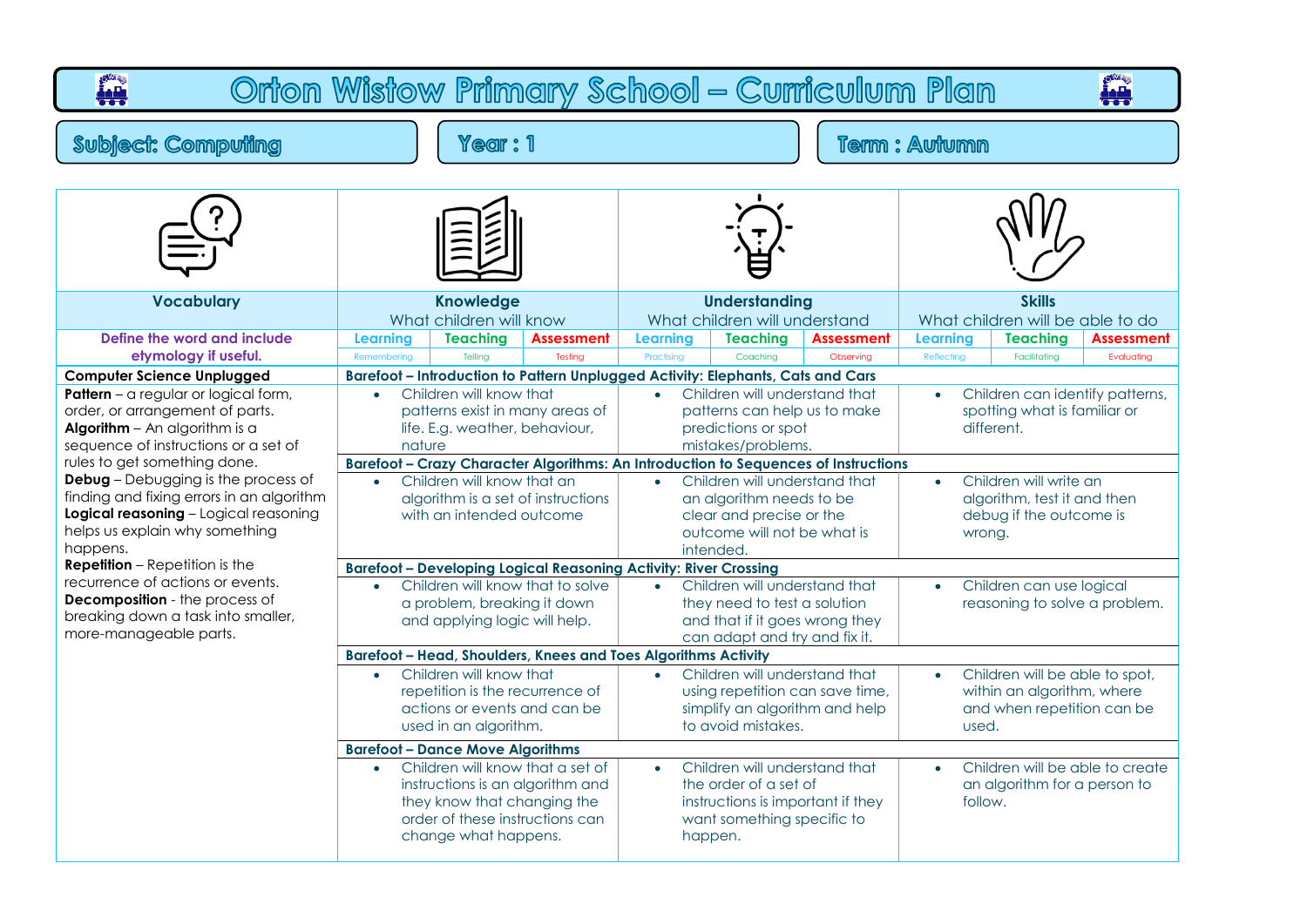|                                    |                             |                                                                                                           |                   |                               |                               |                   |                                 |                                  | OWPS Curriculum 2.0 |  |
|------------------------------------|-----------------------------|-----------------------------------------------------------------------------------------------------------|-------------------|-------------------------------|-------------------------------|-------------------|---------------------------------|----------------------------------|---------------------|--|
|                                    |                             |                                                                                                           |                   |                               |                               |                   |                                 |                                  |                     |  |
| <b>Vocabulary</b>                  | <b>Knowledge</b>            |                                                                                                           |                   | <b>Understanding</b>          |                               |                   | <b>Skills</b>                   |                                  |                     |  |
|                                    |                             | What children will know                                                                                   |                   |                               | What children will understand |                   |                                 | What children will be able to do |                     |  |
| Define the word and include        | Learnina                    | <b>Teaching</b>                                                                                           | <b>Assessment</b> | Learning                      | <b>Teaching</b>               | <b>Assessment</b> | Learning                        | <b>Teaching</b>                  | <b>Assessment</b>   |  |
| etymology if useful.               | Remembering                 | Telling                                                                                                   | Testing           | Practising                    | Coaching                      | Observing         | Reflecting                      | Facilitating                     | Evaluating          |  |
|                                    |                             |                                                                                                           |                   |                               |                               |                   |                                 |                                  |                     |  |
| <b>Information Technology</b>      |                             | Explore technology in the local community, walk around identifying uses of technology and record examples |                   |                               |                               |                   |                                 |                                  |                     |  |
| Technology - the application of    | Children will know that     |                                                                                                           |                   | Children will understand that |                               |                   | Children will be able to spot a |                                  |                     |  |
| scientific knowledge for practical | technology has many uses in |                                                                                                           |                   | technology has a purpose      |                               |                   | use of technology and say       |                                  |                     |  |
| purposes, especially in industry.  | our homes, our schools and  |                                                                                                           |                   | and can help improve our      |                               |                   | what it is used for and how it  |                                  |                     |  |
|                                    |                             | the wider world.                                                                                          |                   |                               | lives.                        |                   |                                 | helps.                           |                     |  |

| Orton Wistow Primary School – Curriculum Plan<br>اللغه<br>نيم<br>د د                                                                                                                  |                                                                                                                                                               |                                             |                              |                                                                                                                                                             |                                                       |                                |                                                                                                                                                      |                                                   |                                 |  |
|---------------------------------------------------------------------------------------------------------------------------------------------------------------------------------------|---------------------------------------------------------------------------------------------------------------------------------------------------------------|---------------------------------------------|------------------------------|-------------------------------------------------------------------------------------------------------------------------------------------------------------|-------------------------------------------------------|--------------------------------|------------------------------------------------------------------------------------------------------------------------------------------------------|---------------------------------------------------|---------------------------------|--|
| <b>Subject: Computing</b><br>Year: 1                                                                                                                                                  |                                                                                                                                                               |                                             |                              | <b>Term: Spring</b>                                                                                                                                         |                                                       |                                |                                                                                                                                                      |                                                   |                                 |  |
|                                                                                                                                                                                       |                                                                                                                                                               |                                             |                              |                                                                                                                                                             |                                                       |                                |                                                                                                                                                      |                                                   |                                 |  |
| <b>Vocabulary</b>                                                                                                                                                                     |                                                                                                                                                               | <b>Knowledge</b><br>What children will know |                              |                                                                                                                                                             | <b>Understanding</b><br>What children will understand |                                |                                                                                                                                                      | <b>Skills</b><br>What children will be able to do |                                 |  |
| Define the word and include etymology<br>if useful.                                                                                                                                   | <b>Learnina</b><br>Remembering                                                                                                                                | <b>Teaching</b><br>Telling                  | <b>Assessment</b><br>Testing | Learning<br>Practising                                                                                                                                      | <b>Teaching</b><br>Coaching                           | <b>Assessment</b><br>Observing | Learning<br>Reflecting                                                                                                                               | <b>Teaching</b><br>Facilitating                   | <b>Assessment</b><br>Evaluating |  |
| Bee-bots<br>Tinkering - Learning and making sense<br>of something by using, playing and<br>experimenting with it.<br><b>Programming</b> - the process of writing<br>computer programs | Children will know what each<br>$\bullet$<br>button on the bee-bot<br>control panel does. (forward,<br>backwards, turn left, turn<br>right, go, clear, pause) |                                             |                              | Children will understand that<br>$\bullet$<br>tinkering with new technology<br>is a good way of discovering<br>what is possible and how<br>something works. |                                                       |                                | Children will be able to<br>$\bullet$<br>explore technology through<br>trial and error, discussing,<br>learning and demonstrating<br>as they tinker. |                                                   |                                 |  |

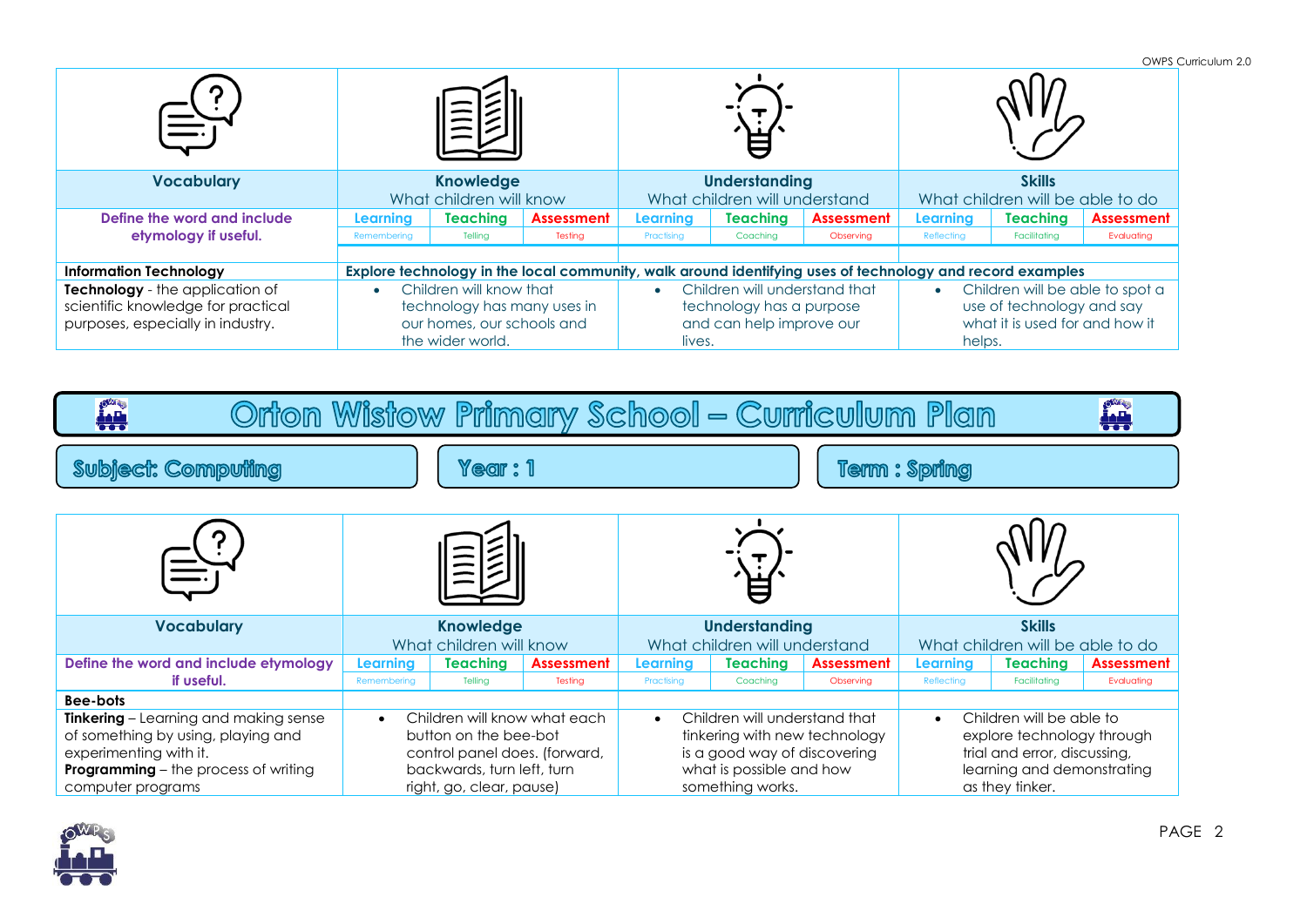|                                                                                                                                                                                                                                                                                                                                                                                                                                                                                                   |                                                                                                                                                                                                                                                                                                                                                                                                                                          |                                                                                                                                                                                                                                                                                                                                                                                                                                                              | OWPS Curriculum 2.0                                                                                                                                                                                                                                              |  |  |
|---------------------------------------------------------------------------------------------------------------------------------------------------------------------------------------------------------------------------------------------------------------------------------------------------------------------------------------------------------------------------------------------------------------------------------------------------------------------------------------------------|------------------------------------------------------------------------------------------------------------------------------------------------------------------------------------------------------------------------------------------------------------------------------------------------------------------------------------------------------------------------------------------------------------------------------------------|--------------------------------------------------------------------------------------------------------------------------------------------------------------------------------------------------------------------------------------------------------------------------------------------------------------------------------------------------------------------------------------------------------------------------------------------------------------|------------------------------------------------------------------------------------------------------------------------------------------------------------------------------------------------------------------------------------------------------------------|--|--|
|                                                                                                                                                                                                                                                                                                                                                                                                                                                                                                   |                                                                                                                                                                                                                                                                                                                                                                                                                                          |                                                                                                                                                                                                                                                                                                                                                                                                                                                              |                                                                                                                                                                                                                                                                  |  |  |
| <b>Vocabulary</b>                                                                                                                                                                                                                                                                                                                                                                                                                                                                                 | <b>Knowledge</b><br>What children will know                                                                                                                                                                                                                                                                                                                                                                                              | <b>Understanding</b><br>What children will understand                                                                                                                                                                                                                                                                                                                                                                                                        | <b>Skills</b><br>What children will be able to do                                                                                                                                                                                                                |  |  |
| Define the word and include etymology<br>if useful.                                                                                                                                                                                                                                                                                                                                                                                                                                               | Learning<br><b>Teaching</b><br><b>Assessment</b><br>Tellina<br>Testing<br>Remembering                                                                                                                                                                                                                                                                                                                                                    | <b>Teaching</b><br><b>Assessment</b><br>Learning<br>Practising<br>Coaching<br>Observing                                                                                                                                                                                                                                                                                                                                                                      | <b>Teaching</b><br><b>Learning</b><br><b>Assessment</b><br>Reflecting<br>Facilitating<br>Evaluating                                                                                                                                                              |  |  |
| <b>Debugging</b> - Debugging is the process<br>of finding and fixing errors in an<br>algorithm<br><b>Collaborating</b> - work with others on an<br>activity or project                                                                                                                                                                                                                                                                                                                            | Children will know that some<br>$\bullet$<br>technology can be<br>programmed to complete a<br>task/act in a certain<br>way/create a specific output<br>Children will know that they<br>$\bullet$<br>can clear a program and<br>start again.<br>Children will know that if the<br>$\bullet$<br>bee-bot does not do what<br>they wanted it to do, the<br>algorithm will need de-<br>bugging.                                               | Children will understand that<br>$\bullet$<br>the Bee-Bot will only do what<br>they program it to do<br>Children will understand<br>Children will understand that<br>$\bullet$<br>the Bee-Bot will follow the<br>sequence of buttons pressed<br>in order and that if something<br>goes wrong, it is because the<br>algorithm is wrong.                                                                                                                       | Children will be able to look at<br>$\bullet$<br>a problem, discuss possible<br>solutions and test them by<br>programming the Bee-Bots<br>using the control buttons.<br>Children will persevere when<br>they encounter bugs and<br>work through how to fix them. |  |  |
| Information Technology (1.6 Animated<br>Storybook)                                                                                                                                                                                                                                                                                                                                                                                                                                                |                                                                                                                                                                                                                                                                                                                                                                                                                                          |                                                                                                                                                                                                                                                                                                                                                                                                                                                              |                                                                                                                                                                                                                                                                  |  |  |
| Animation - process of giving the<br>illusion of movement to drawings and<br>models.<br>$E-Book - a book that they can read on$<br>the computer or on a tablet.<br><b>Font</b> – the style of text used in a piece<br>of writing on the computer or tablet.<br>File $-$ a piece of work on the computer.<br><b>Sound Effect</b> – a sound other than<br>speech or music made for use in a<br>play, film or computer file.<br><b>Display Board</b> $-$ a way to share your<br>work on Purple Mash. | Children will know that an<br>$\bullet$<br>ebook can be created using<br>2create a story and will know<br>that it is an electronic version<br>of a normal book.<br>Children will know what the<br>$\bullet$<br>tools in 2create a story do,<br>including; plan, play, add<br>animation, background,<br>undo/redo, font buttons and<br>copy and paste.<br>Children will know how to<br>extend their stories by adding<br>additional pages | Children will understand that<br>$\bullet$<br>adding animations and sound<br>makes an ebook different and<br>can heighten the experience<br>for the reader.<br>Children will understand that<br>the copy and paste function<br>and undo/redo buttons can<br>save the user a lot of time and<br>help them to work more<br>efficiently.<br>Children will understand that<br>they can make their book<br>unique by designing their own<br>animations and music. | Children will be able to; save,<br>$\bullet$<br>open and change work, add<br>sounds and animations, add<br>their own voice, copy and<br>paste and add text to an e-<br>book.                                                                                     |  |  |